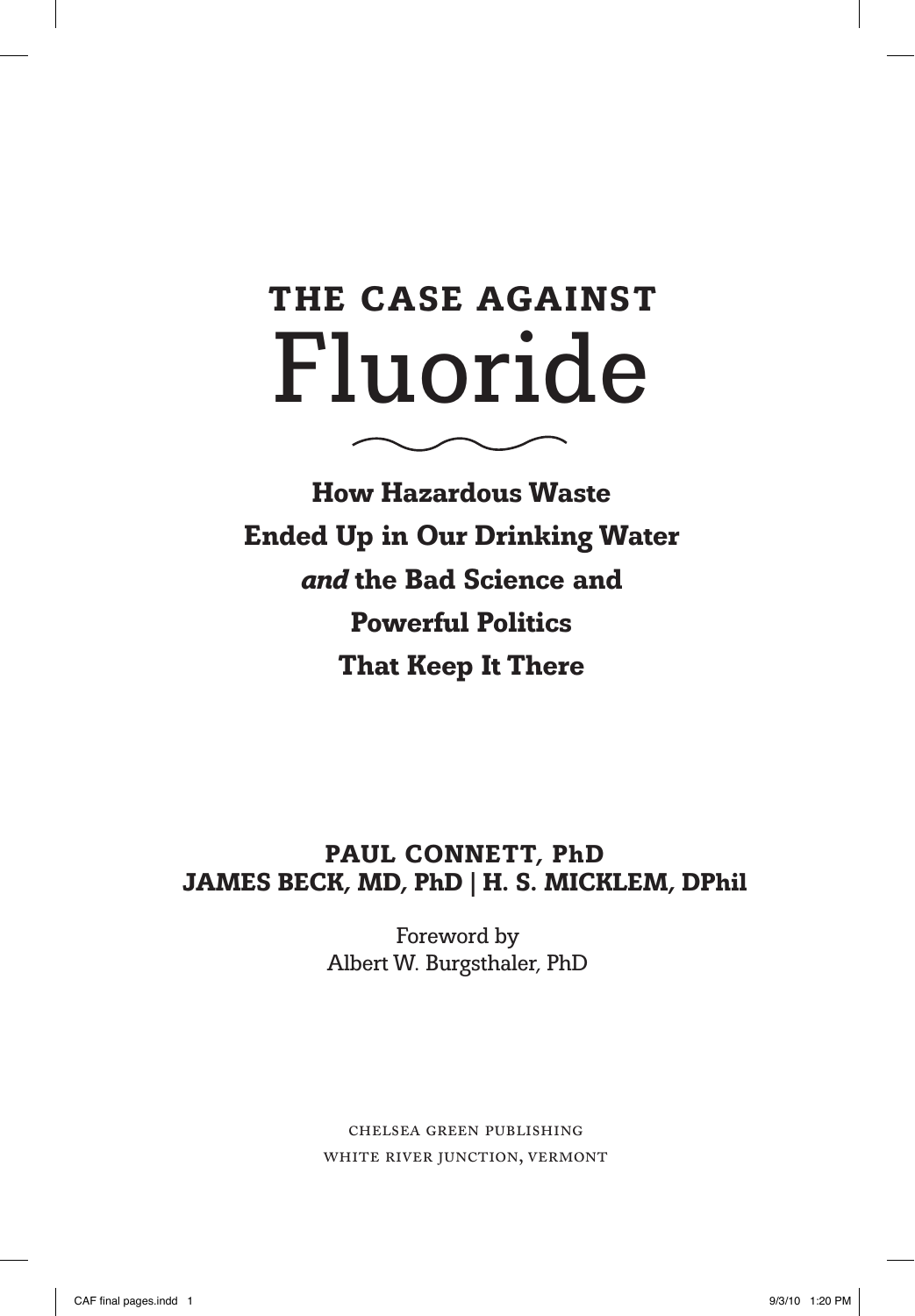# A Response to Pro-Fluoridation Claims

Proponents of fluoridation have made a number of claims that have been effective with an ill-informed public. However, when those claims are examined carefully, they are found to have little merit. Although opponents have pointed out the weaknesses and fallacies in some of these "chestnuts" over the many years of this debate, they continue to crop up. Let's take a look at them.

## *Claim 1: There is no difference in principle between chlorination and fluoridation.*

This is wrong. Chlorination treats water; fluoridation treats people. Water is treated with chlorine to make the water safe to drink. It kills the bacteria and other vectors that carry disease. Chlorination is not without its critics, but millions of lives have been saved by this process.

Fluoridation, on the other hand, is not used to make the water safe. It simply uses the public water supply to deliver medicine. Such a practice is rare, indeed, for obvious reasons. Once medicine is added to tap water, key controls are lost. You cannot control the dose, and you cannot control who gets the medicine. Moreover, you are forcing medication on people without their informed consent and, especially in the case of low-income families, without their ability to avoid the medicine if they wish.

#### *Claim 2: Fluoride is "natural." We are just topping up what is there anyway.*

Natural does not necessarily mean good. Arsenic, like fluoride, leaches naturally from rocks into groundwater, but no one suggests topping that up. Besides, there is nothing "natural" about the fluoridating chemicals, as they are obtained largely from the wet scrubbers of the phosphate fertilizer industry (see chapter 3). The chemicals used in most fluoridation programs are either hexafluorosilicic acid or its sodium salt, and those silicon fluorides do not occur in nature. What is more, under international law they cannot be dumped into the sea, yet a dilution of about 180,000 to 1 is supposed to protect against all harm when the same chemicals are added to the domestic water supply. In chapter 3, we discussed the language used in a recent Q&A pamphlet from the Victoria (Australia) Department of Human Services in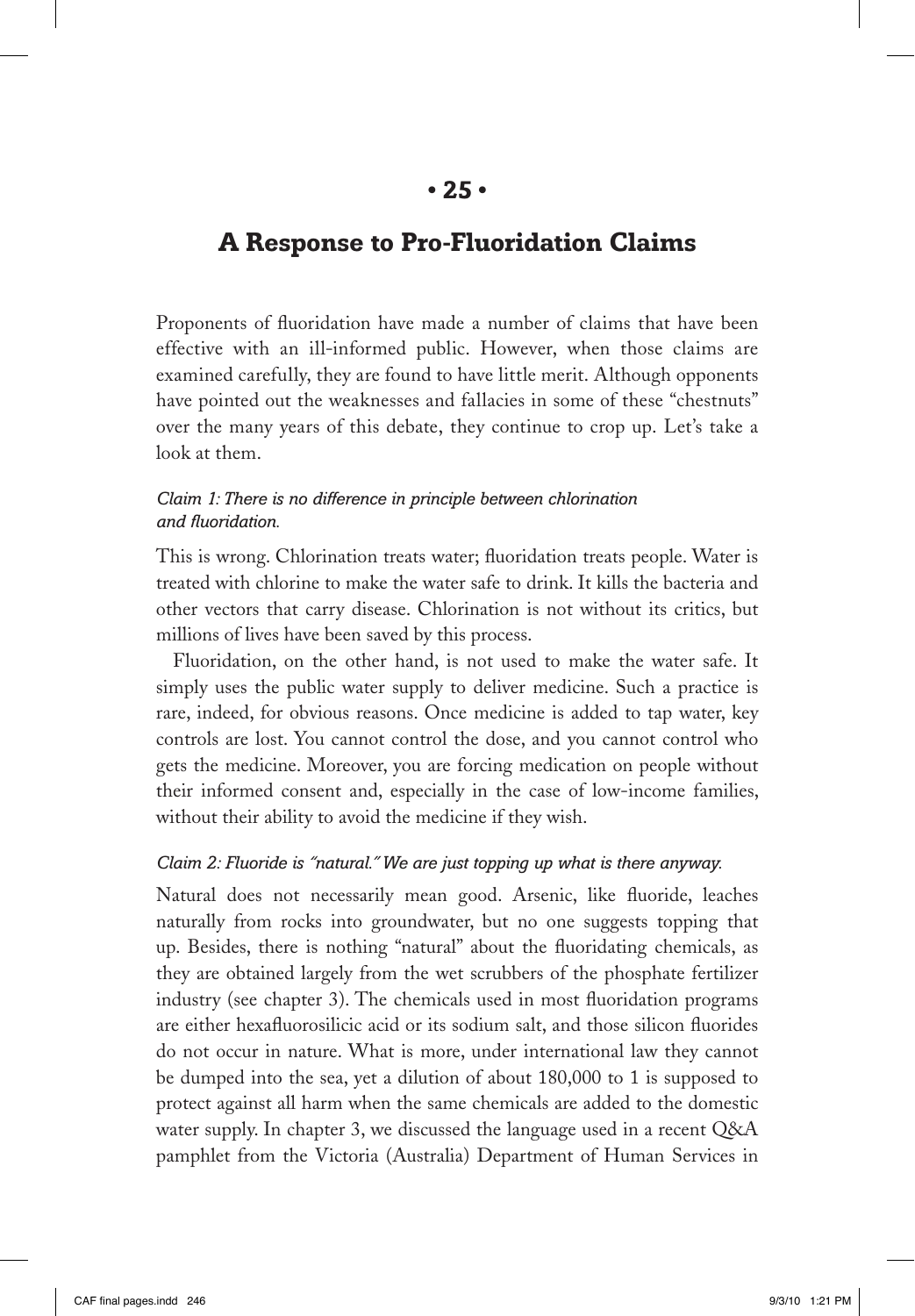an effort to persuade citizens that the chemicals used in fluoridation are not hazardous waste products of the fertilizer industry.

## *Claim 3: Fluoride is a nutrient.*

As we explained in chapter 1, in order to establish that a substance is an essential nutrient, a researcher has to remove the substance from the diet and demonstrate that disease results. This has not been shown to occur with a lack of fluoride, nor is fluoride known to contribute to any normal metabolic process.

# *Claim 4: Fluoridation is no different than adding iron, folic acid, or vitamin D to bread and other foodstuffs.*

There is a world of difference:

- 1. Iron, folic acid, and vitamin D are known essential nutrients. Fluoride is not.
- 2. All of those substances have large margins of safety between their toxic levels and their beneficial levels. Fluoride does not.
- 3. People who do not want those supplements can seek out foods without them. It is much more difficult to avoid tap water.

# *Claim 5: The amount of fluoride added to the public water system, 1 ppm, is so small it couldn't possibly hurt you.*

Promoters use analogies such as 1 ppm is equivalent to one cent in \$10,000 or one inch in sixteen miles to make it appear that we are dealing with insignificant quantities of fluoride. Such analogies are nonsensical without reference to the toxicity of the chemical in question. For example, 1 ppm is about a million times higher than the safe concentration to swallow of dioxin, and 100 times higher than the safe drinking water standard for arsenic; it is also up to 250 times higher than the level of fluoride in mother's milk<sup>1</sup> (see chapter 12).

### *Claim 6: Everything is toxic given a high enough dose, even water.*

This is correct, but one has to be careful when using the word *high.* Fluoride is extremely toxic, especially for young children, as the following quote from Dr. Gary Whitford, a leading fluoride researcher at the Medical College of Georgia, illustrates:

It may be concluded that if a child ingests a fluoride dose in excess of 15 mg F/kg, then death is likely to occur. A dose as low as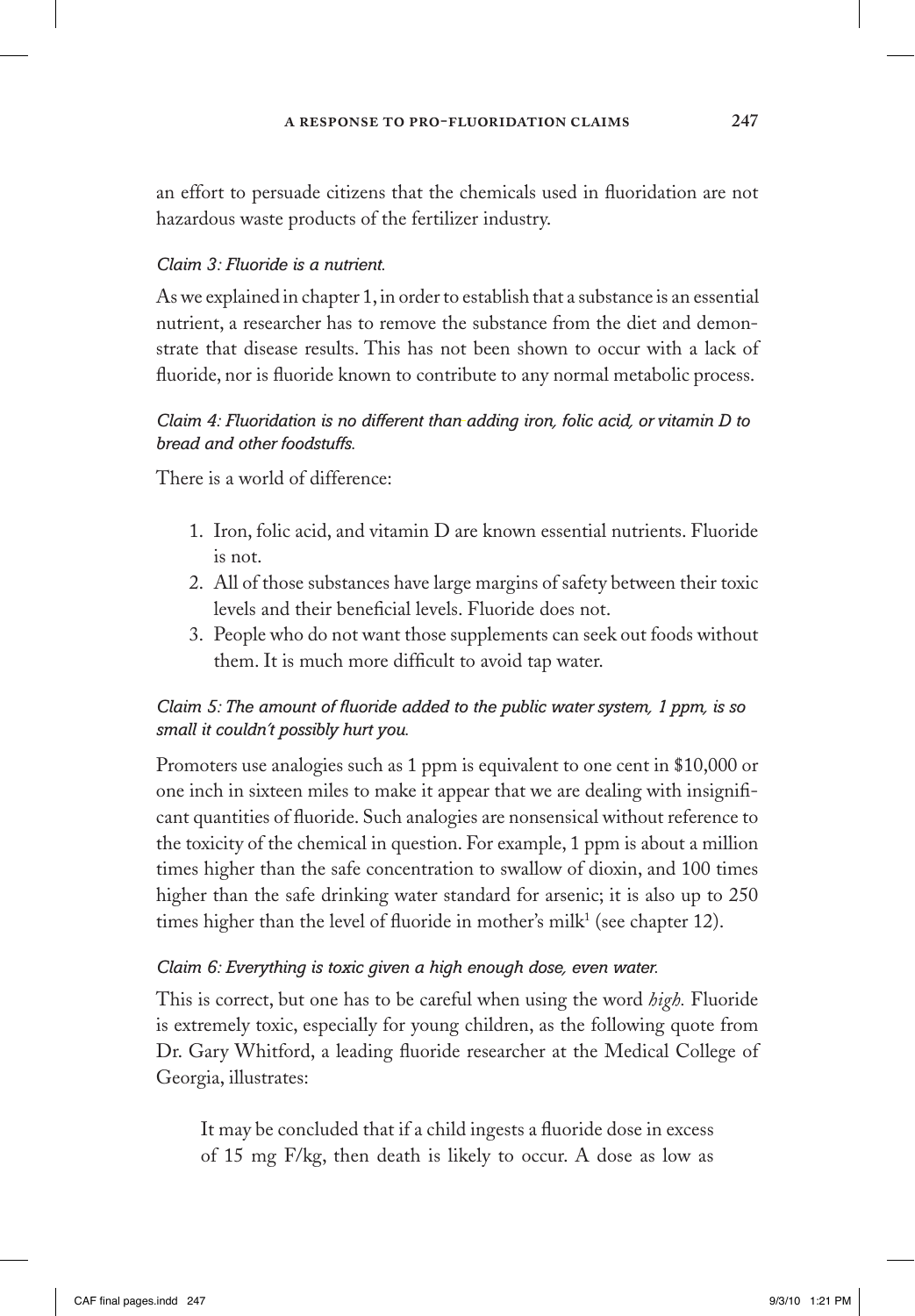5 mg F/kg may be fatal for some children.Therefore, the probable toxic dose (PTD), defined as the threshold dose that could cause serious or life-threatening systemic signs and symptoms and that should trigger immediate emergency treatment and hospitalization, is  $5 \text{ mg } F/kg$ .

Thus, according to Whitford, a 7 kg infant could be killed by a dose of just 35 milligrams of fluoride. To get such a dose would require swallowing 35 liters of water at 1 ppm (1 mg per liter). No infant could possibly drink 35 liters of water in one sitting, so we are *not* talking about killing babies with fluoridated water. But there is a world of difference between a *chronic* toxic dose and a lethal dose. What we are particularly concerned about is the impact of consuming water at 1 ppm *over an extended period of time*. In the case of infants, a huge concern is the possible impact on their mental development over the first few years of life, since studies have shown that levels as low as 1.9 ppm fluoride in water are associated with a lowering of IQ in China.3 In the case of adults, we are concerned about lifelong exposure to levels of 6 mg per day or even lower and what damage that might do to bones and ligaments.4

# *Claim 7: You would have to drink a whole bathtub of water to get a toxic dose of fluoride.*

Here again, proponents are confusing a *toxic* dose with a *lethal* dose—that is, a dose causing *illness or harmful effect* as opposed to a dose causing *death.* Opponents of fluoridation are not suggesting that people are going to be killed outright from drinking fluoridated water, but we are suggesting that it may cause immediate health problems in those who are very sensitive (chapter 13) and, with long-term exposure, persistent health problems in others (chapters 14–19).

# *Claim 8: Fluoridated water is only delivered to the tap. No one is forced to drink it.*

Unfortunately, that is not a simple option, especially for families of low income who cannot afford bottled water or expensive fluoride filtration systems. Even those who can afford alternatives cannot easily protect themselves from the water they get outside the home. Fluoridated tap water is used in many processed foods and beverages (soda, beer, coffee, etc.).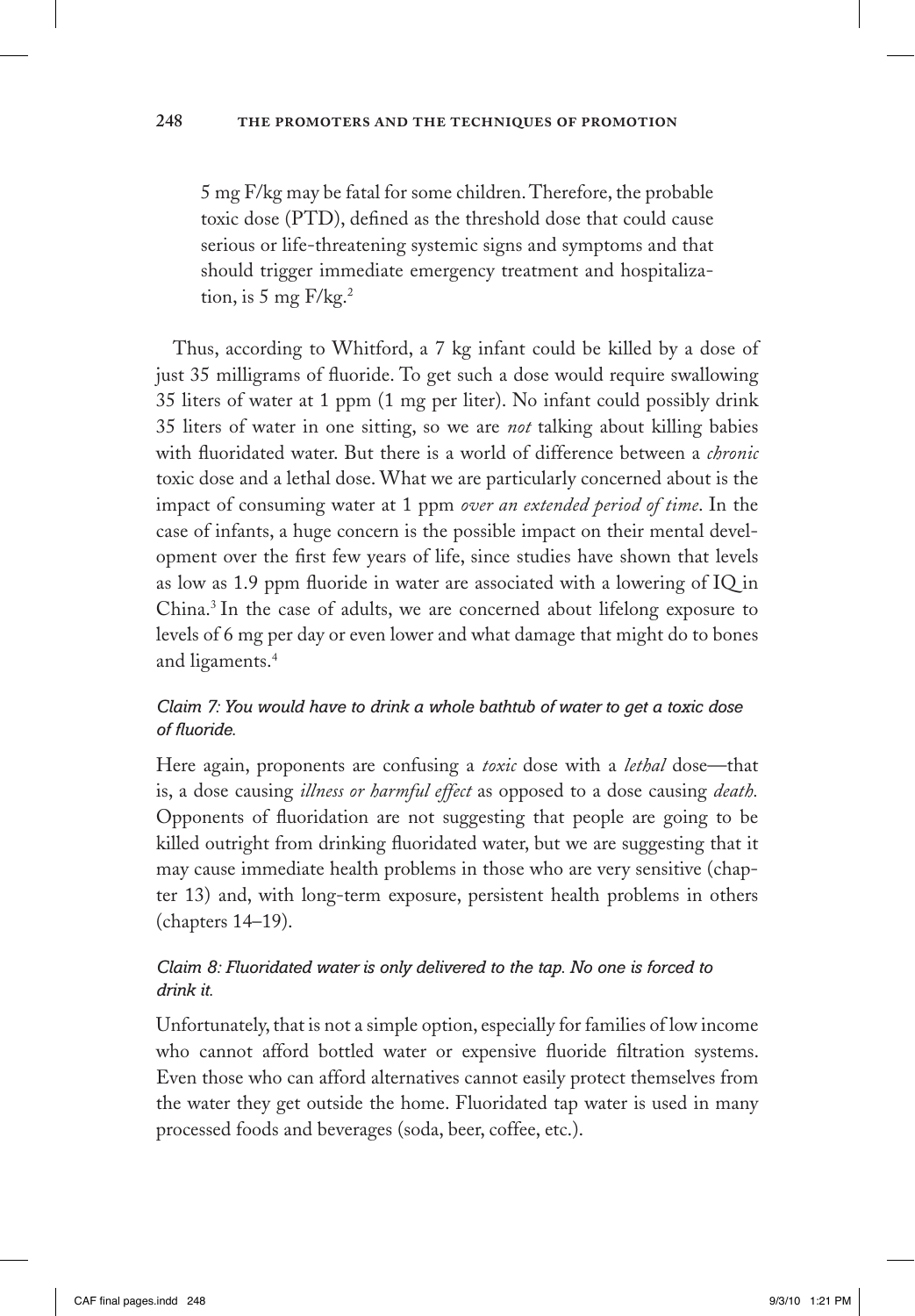#### **a response to pro-fluoridation claims 249**

#### *Claim 9: Fluoridation is needed to protect children in low-income families.*

This is a powerful and emotional argument. However, it ignores the fact that poor nutrition is most prevalent in families of low income, and the people most vulnerable to fluoride's toxic effects are those with a poor diet. Thus, while children from low-income families are a special target for this program, they are precisely the ones most likely to be harmed. Moreover, in chapter 8 we referenced some of the many distressing newspaper accounts of children suffering from tooth decay in low-income areas located in cities that have been fluoridated for over thirty years. Also in chapter 8 we reference the numerous state oral health reports indicating the continued disparity in tooth decay between low-income and high-income families, even in states with a high percentage of the population drinking fluoridated water.

# *Claim 10: Fluoridation has been going on for over sixty years; if it caused any harm, we would know about it by now.*

Such statements would start to be meaningful only if fluoridated countries had conducted comprehensive health studies of their fluoridated populations. Most have not. Only a few health studies have been performed in the United States, most many years ago (see chapters 9 and 10); very few health studies have been performed in Australia, Canada, New Zealand, or the UK; and none has been performed in Colombia, Ireland, Israel, or Singapore (all countries with more than 50 percent of the population drinking fluoridated water). We discussed this and other examples of the very inadequate science involved in the promotion of fluoridation in chapter 22.

# *Claim 11: According to the Centers for Disease Control and Prevention, fluoridation is one of the top ten public health achievements of the twentieth century.*

Most journalists, newspaper editors, and officials who quote this claim have little or no idea how poorly it is supported by the report that supposedly justifies the statement.<sup>5,6</sup> We have discussed this matter in several places, including chapter 23.

#### *Claim 12: For every dollar spent on fluoridation, \$38 is saved in dental costs.*

This statement is taken from another report written by members of the Oral Health Division of the CDC.<sup>7</sup> Two of its three authors, Susan Griffin and Scott Tomar, also wrote the report mentioned in Claim 11 above.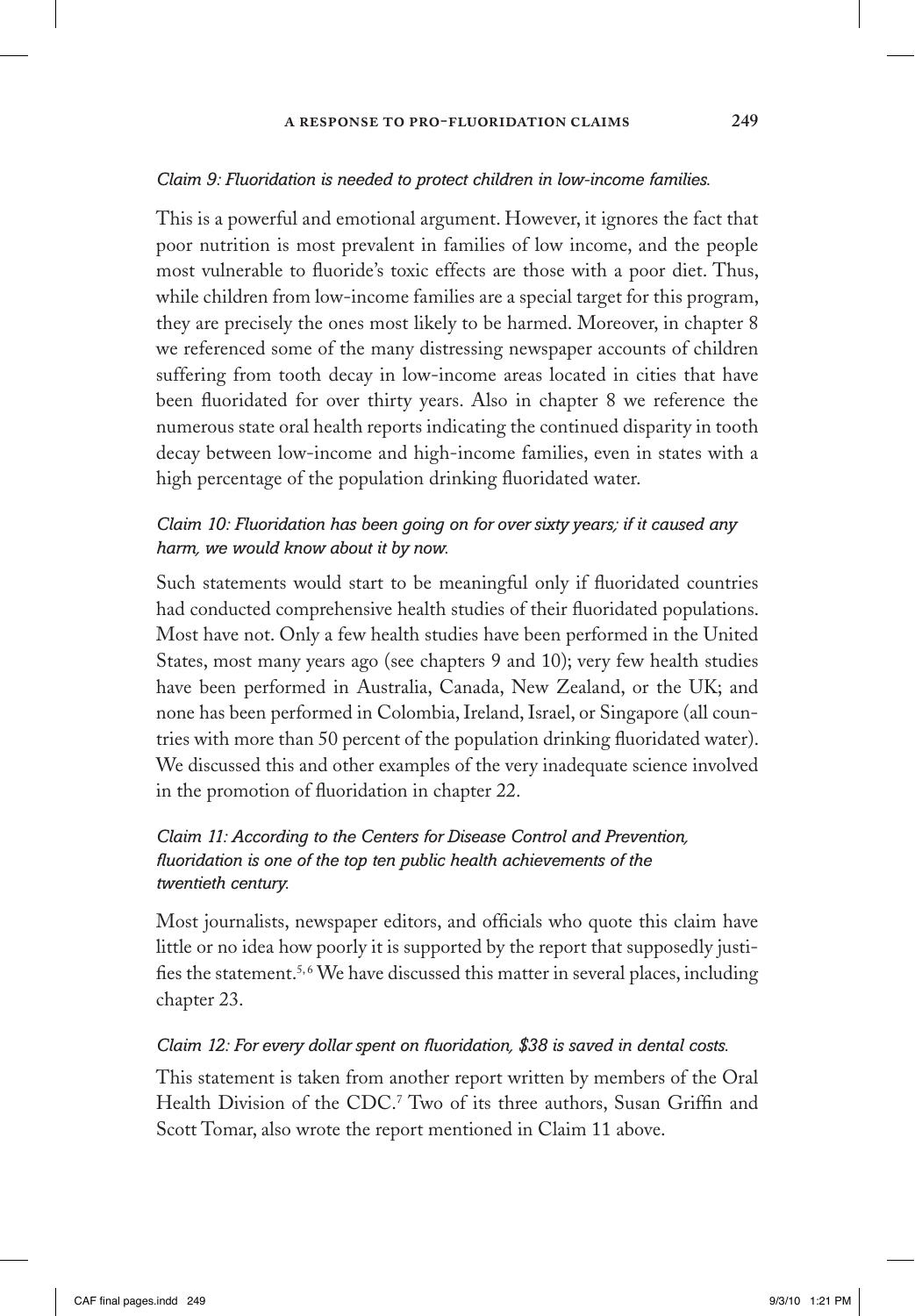Griffin et al. inflated the benefits of fluoridation and ignored the costs of any side effects, including the one effect no one can deny, dental fluorosis. Cosmetic veneer treatment for fluorosis costs upward of \$1,000 per tooth.The CDC authors also allowed a loss of earnings of \$18 an hour for time off work to get a dental filling. Not all people lose pay when they get dental treatment, and certainly children don't.

#### *Claim 13: The majority of the U.S. population drinks fluoridated water.*

This statement is misused to put pressure on communities that do not fluoridate their water.They are led to believe that they are the odd ones out, behind the times, blocking progress. They are not. Only about 400 million people worldwide drink fluoridated water, and most of them live in North America. Globally, those who do are a distinct minority. Only eight countries have more than 50 percent of their population drinking fluoridated water; only 2 percent of the population of Europe drinks fluoridated water (see chapter 5).

#### *Claim 14: The majority of U.S. cities are fluoridated.*

There is a far longer list of cities in the rest of world that do not fluoridate than of cities in the United States that do. Moreover, low-income areas in some major fluoridated cities in America and Australia still have major childhood dental problems (see chapter 8).

#### *Claim 15: Every major dental and medical authority supports fluoridation.*

Here we return to the dubious nature of endorsements not backed up by independent and current reviews of the literature. Many of the major associations on the list frequently cited by the American Dental Association endorsed fluoridation before a single trial had been completed and before the first health study had been published, in 1954 (see chapters 9 and 10).

#### *Claim 16: When fluoridation is stopped, tooth decay rates go up.*

There now have been at least four modern studies showing that when fluoridation was halted in communities in East Germany, Finland, Cuba, and British Columbia (Canada), tooth decay rates did not go up. This issue was discussed in chapters 5 and 8.

#### *Claim 17: Fluoridation is "safe and effective."*

This empty phrase is parroted so many times by pro-fluoridation officials and dentists at meetings considering fluoridation that one begins to wonder if they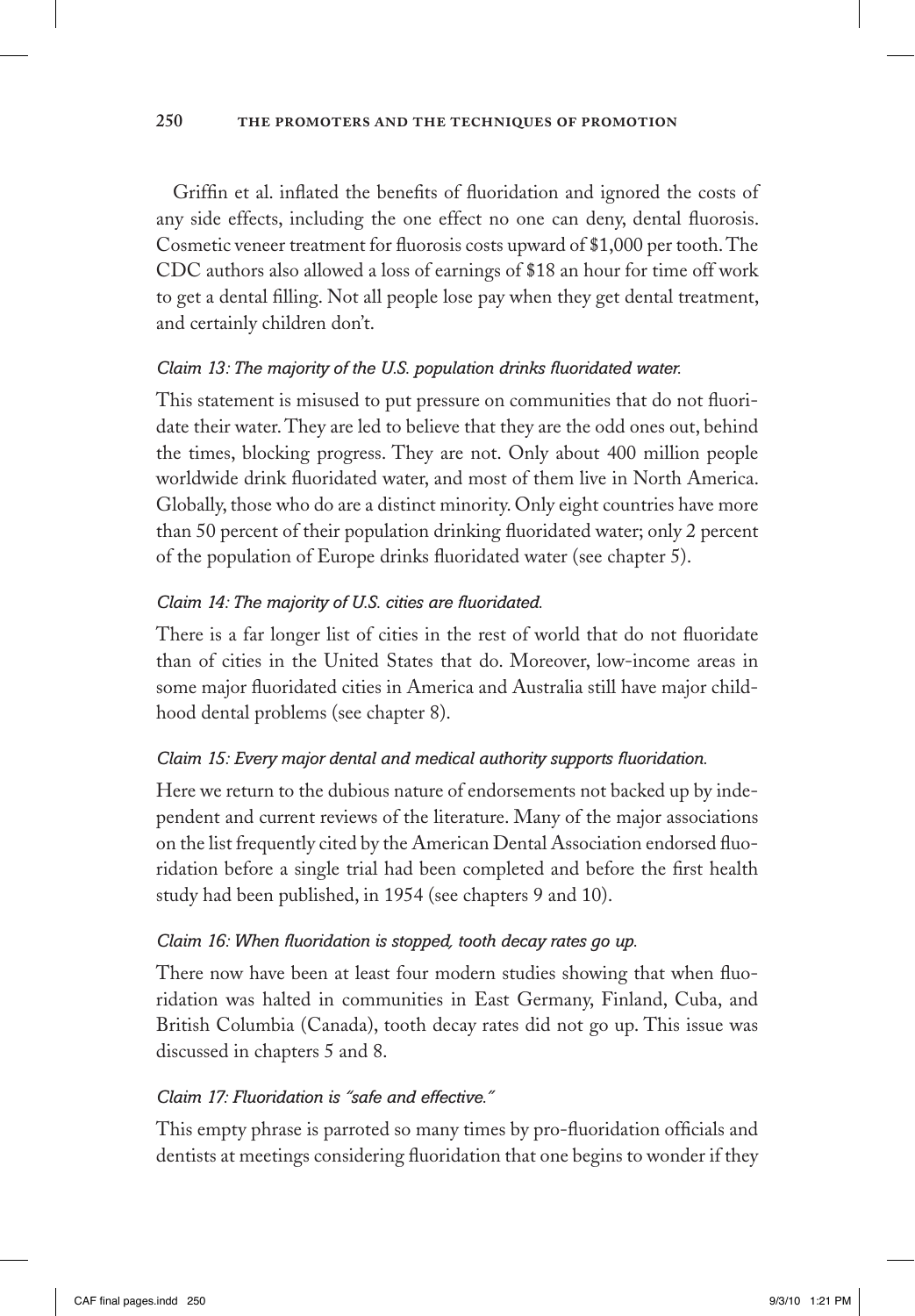receive some kind of commission every time it is uttered! Be that as it may, mechanically repeating a phrase, no matter how often, without backing it up with solid supporting evidence does not make it true.

# *Claim 18: Hundreds (or thousands) of studies demonstrate that fluoridation is effective.*

On the contrary, the UK's York Review was able to identify very few studies of even moderate quality, and the results were mixed<sup>8</sup> (see chapter 6).

### *Claim 19: Fluoridation reduces tooth decay by 20–60 percent.*

In chapters 6–8, we examined in detail the evidence for fluoridation's benefits and found it to be very weak. Even a 20 percent reduction in tooth decay is a figure rarely found in more recent studies. Moreover, we have to remember that percentages can give a very misleading picture. For example, if an average of two decayed tooth *surfaces* are found in a non-fluoridated group and one decayed *surface* in a fluoridated group, that would amount to an impressive 50 percent reduction. But when we consider the total of 128 surfaces on a complete set of teeth, the picture—which amounts to an absolute saving in tooth decay of a mere 0.8 percent—does not look so impressive.

# *Claim 20: Hundreds (or thousands) of studies demonstrate that fluoridation is safe.*

When proponents are asked to produce just one study (a primary study, not a governmental review) that has convinced them that fluoridation is safe, they are seldom able to do so. Apparently, they have taken such assurances from others at face value, without reading the literature for themselves. The fact is, it is almost impossible to prove conclusively that a substance has no ill effects. A careful and properly controlled study may show that, under the conditions and limitations of the investigation, no harm is apparent. A hundred such studies may permit a considerable degree of confidence—but in the case of fluoridation, very few studies have even been attempted. As fluoride accumulates progressively in the skeleton and probably the pineal gland, studies need to extend over a lifetime. In chapter 22, we listed the many health concerns that simply have not been investigated in fluoridated countries. Meanwhile, fluoride at moderate to high doses can cause serious health problems, leaving little or no margin of safety for people drinking fluoridated water (see chapter 20).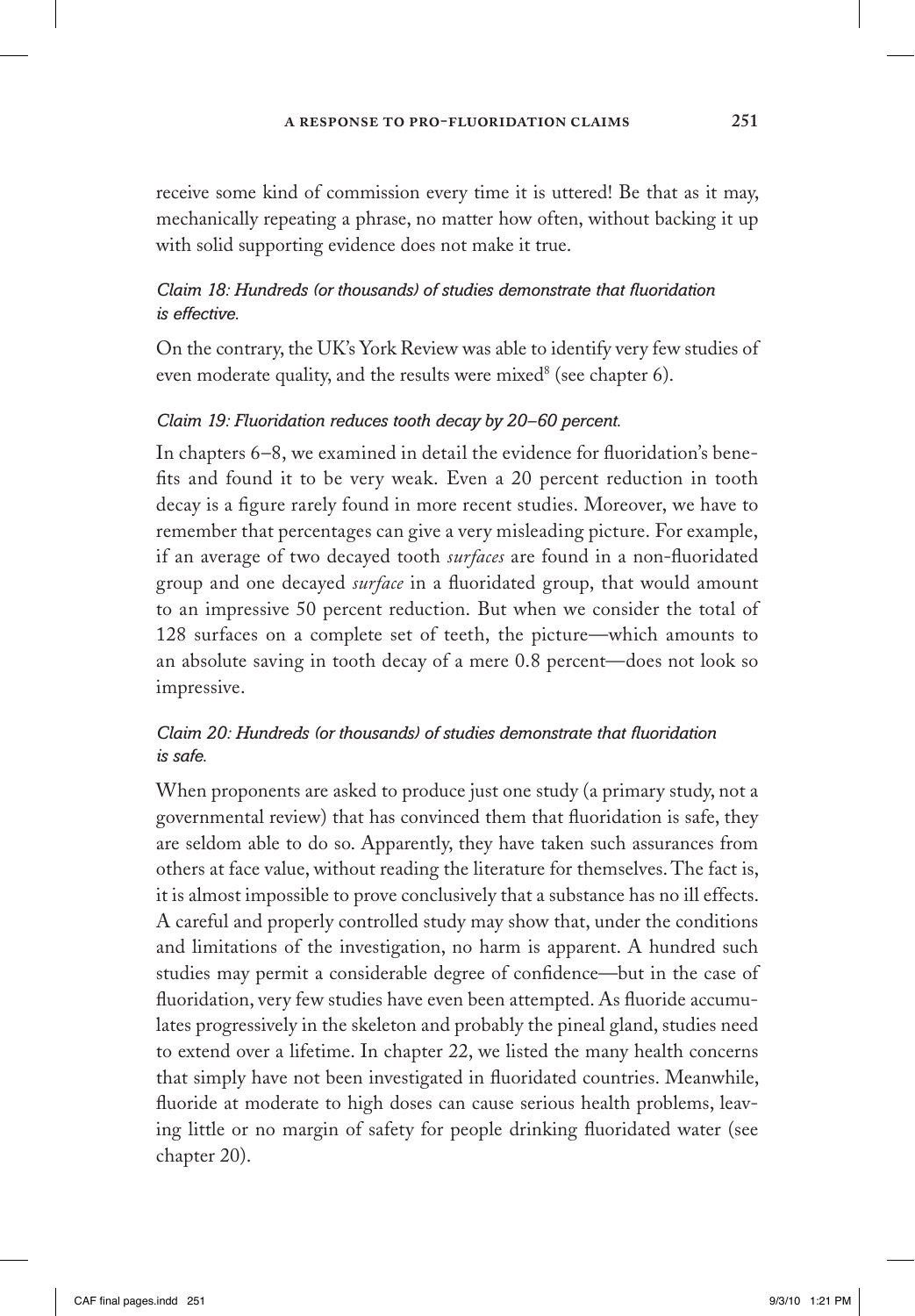#### *Claim 21: Opponents of fluoridation do not have professional qualifications.*

Some opponents of fluoridation do not have professional qualifications (of course); many do. Many highly qualified doctors, dentists, and scientists have opposed fluoridation in the past and do so today. Currently, over 3,000 individuals from medicine, dentistry, science, and other relevant professions are calling for an end to fluoridation worldwide.<sup>9</sup> Furthermore, many opponents without professional qualifications have educated themselves on the science relevant to fluoridation and are qualified to evaluate many aspects of it.

#### *Claim 22: Opponents of fluoridation are a vocal minority.*

In a democratic society, opponents should not have to apologize for being vocal. As far as being a minority is concerned, it is frequently true that for any controversial issue only a minority of people get actively involved. However, it is our experience that the more educated people are on this issue, the more likely they are to oppose fluoridation. Usually, it is only when the matter is resolved by an appeal to "authority," with little resort to scientific information, that proponents prevail.

#### *Claim 23: Opponents of fluoridation use "junk science."*

The epithet "junk" is rarely defined and almost entirely subjective. It tends to mean scientific data that the speaker considers  $(1)$  inconclusive or  $(2)$  inconsistent with his or her personal prejudices. "Junk" is not a term that is used in respectable scientific discourse, but it crops up frequently when science impinges on politics, big business, or the law, where conflicts of interest lead to mudslinging.

#### *Claim 24: Opponents of fluoridation get their information from the Internet.*

No one denies that plenty of rubbish appears on the Internet. But just because a published study can be found using the Internet does not invalidate it.In fact, scientists now do much of their reading of the scientific literature online. The Fluoride Action Network maintains a Health Effects Database on its Web site, which provides citations, excerpts, abstracts, and in some cases complete pdf files of many published studies. Proponents would do well to read some of these papers, rather than trying to dismiss them because they are available online.

# *Claim 25: There is no evidence that fluoride at the levels used in fluoridation schemes causes any health problems.*

There are three weaknesses to this argument. First, it does not make clear that fluoridating countries have done few basic health studies of popula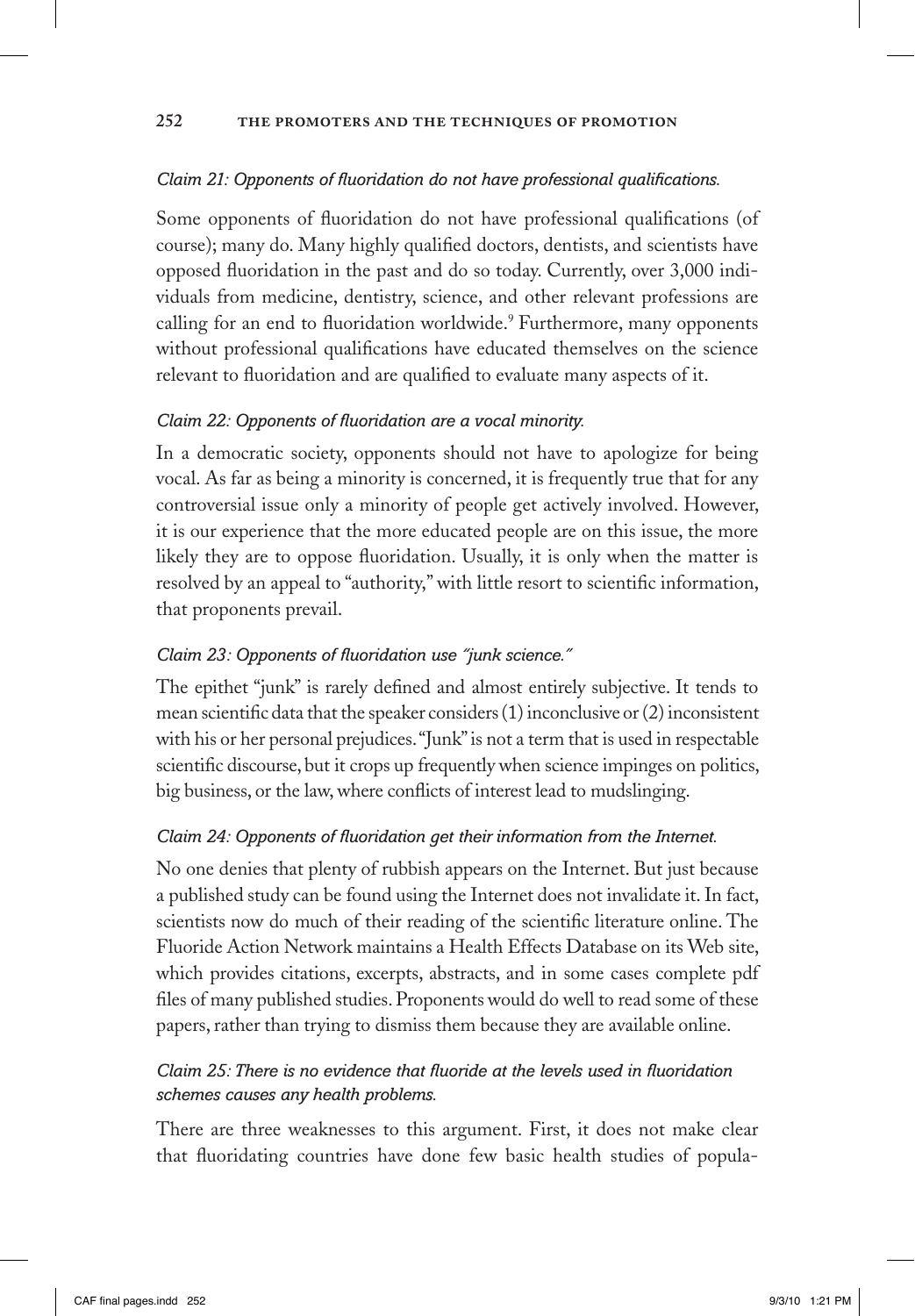tions drinking fluoridated water. Absence of studies does not mean absence of harm. Second, just because a study is conducted at a higher water fluoride level than 1 ppm does not mean that it is not relevant to water fluoridation. Toxicologists are nearly always extrapolating from high-dose animal experiments to estimate safe doses for humans. In the case of fluoride, we have the luxury of a large number of human studies conducted in countries with moderate to high levels of exposure to naturally occurring fluoride. What is required here is a "margin-of-safety" analysis (see chapter 20) to see if there is a sufficient safety margin between the doses that cause harm and the doses likely to be experienced in fluoridated communities. In our view, there is not. And third, it is not true that there is no evidence of ill effects from fluoride at present levels of fluoridation (see chapters 10–19).

#### *Claim 26: There is no evidence that fluoridation harms the thyroid.*

Even though many animal experiments show that fluoride can affect thyroid function, and even though some doctors between the 1930s and the 1950s used fluoride to lower thyroid function in hyperactive patients, governments that promote fluoridation have not taken this issue seriously. Very little research has been supported in fluoridating countries, but two studies raise concerns.10, <sup>11</sup> See chapter 16 for a full discussion of this issue.

# *Claim 27: There is no evidence that fluoridation is associated with an increase in hip fractures.*

Not true: The evidence is mixed. Some studies show an increase in hip fractures among the elderly in fluoridated areas, and others do not. One of the better studies (Li et al.<sup>12</sup>) showed an increase in hip fractures in the elderly (in a series of villages) as the fluoride levels in the water rose from 1 ppm to 4.3 ppm (see chapter 17).

#### *Claim 28: There is no evidence that fluoride causes cancer.*

Again, the evidence is mixed. Some studies show an increase in osteosarcoma (a rare but frequently fatal bone cancer) among young men in fluoridated communities, and others do not. Even though the study results are mixed, a study by Elise Bassin from Harvard, with the most robust methodology to date, has shown a positive relationship between exposure to fluoride in the sixth, seventh, and eighth years of age and a fivefold to sevenfold increased risk of contracting osteosarcoma in young men by the age of twenty.13 Although a large study has been promised that allegedly rebuts this finding,<sup>14</sup> after four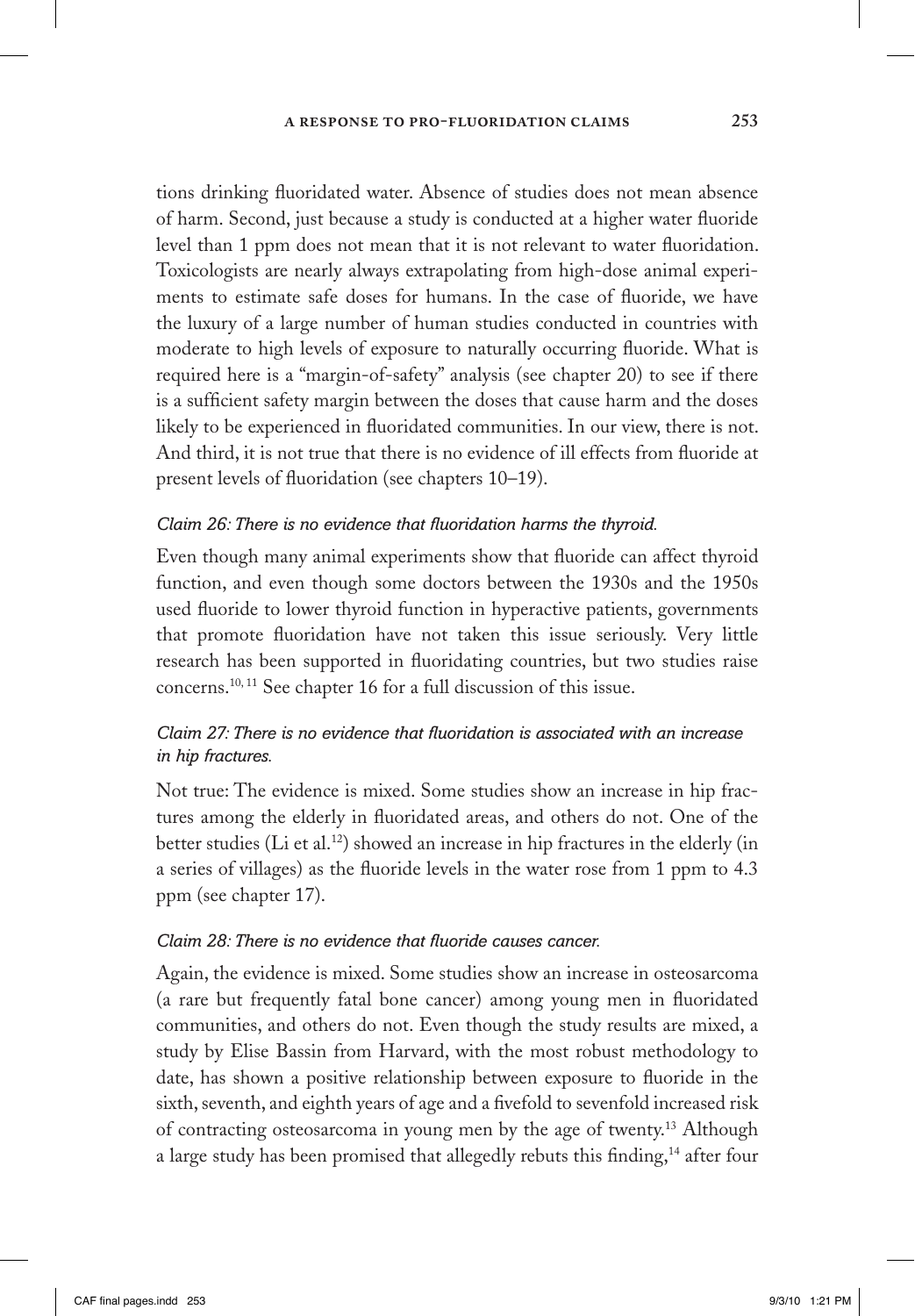years it has not appeared, nor does it appear in principle to be capable of refuting Bassin's conclusion (see chapter 18).

#### *Claim 29: There is no evidence that fluoride lowers IQ.*

There have now been twenty-three published studies showing that moderate to high levels of natural fluoride in source waters are associated with a lowered IQ in children. While proponents point to weaknesses in some of the IQ study designs, what is truly impressive is the fact that, apart from one small study in New Zealand,<sup>15</sup> fluoridated countries have chosen not to replicate them. Moreover, these IQ studies are buttressed by over eighty animal studies that show that fluoride damages the brain, as well as three Chinese studies that show fetal brain damage in areas endemic for fluorosis (see chapter 15).

# *Claim 30: There is no evidence that any individuals are particularly sensitive to fluoride's toxic effects.*

It would be far more accurate to state that governments practicing fluoridation have shown no interest in testing scientifically the many anecdotal reports from citizens (along with case studies published by a number of authors) that they are sensitive to fluoride. Patients complain of a number of symptoms that disappear when the source of fluoride is removed and return when the source is reintroduced (see chapter 13).

#### *Claim 31: Dental fluorosis is only a "cosmetic" problem.*

Dental fluorosis is the one condition caused by fluoride that proponents do not deny. However, they commonly claim that the condition is not a health effect but merely a cosmetic effect. Fluoridation opponents, on the other hand, maintain that dental fluorosis—the result of fluoride's interference with the growing tooth cells—is the first visible evidence that fluoride has had an adverse *systemic* effect on the body, and they wonder what other developing tissues may have been affected while the tooth cells were being damaged. Of particular concern are the skeletal system, the brain, and the endocrine system, where damage could be happening without visible telltale signs. Proponents offer no evidence that other tissues have not been affected while dental fluorosis is occurring.

Nor are cosmetic effects necessarily trivial. Moderate dental fluorosis,which involves discolorationof 100 percent of a tooth surface and affects over 1 percent of children living in fluoridated communities,<sup>16</sup> is likely to cause psychological damage to teenagers<sup>17</sup> (see chapter 11) and is very expensive to treat.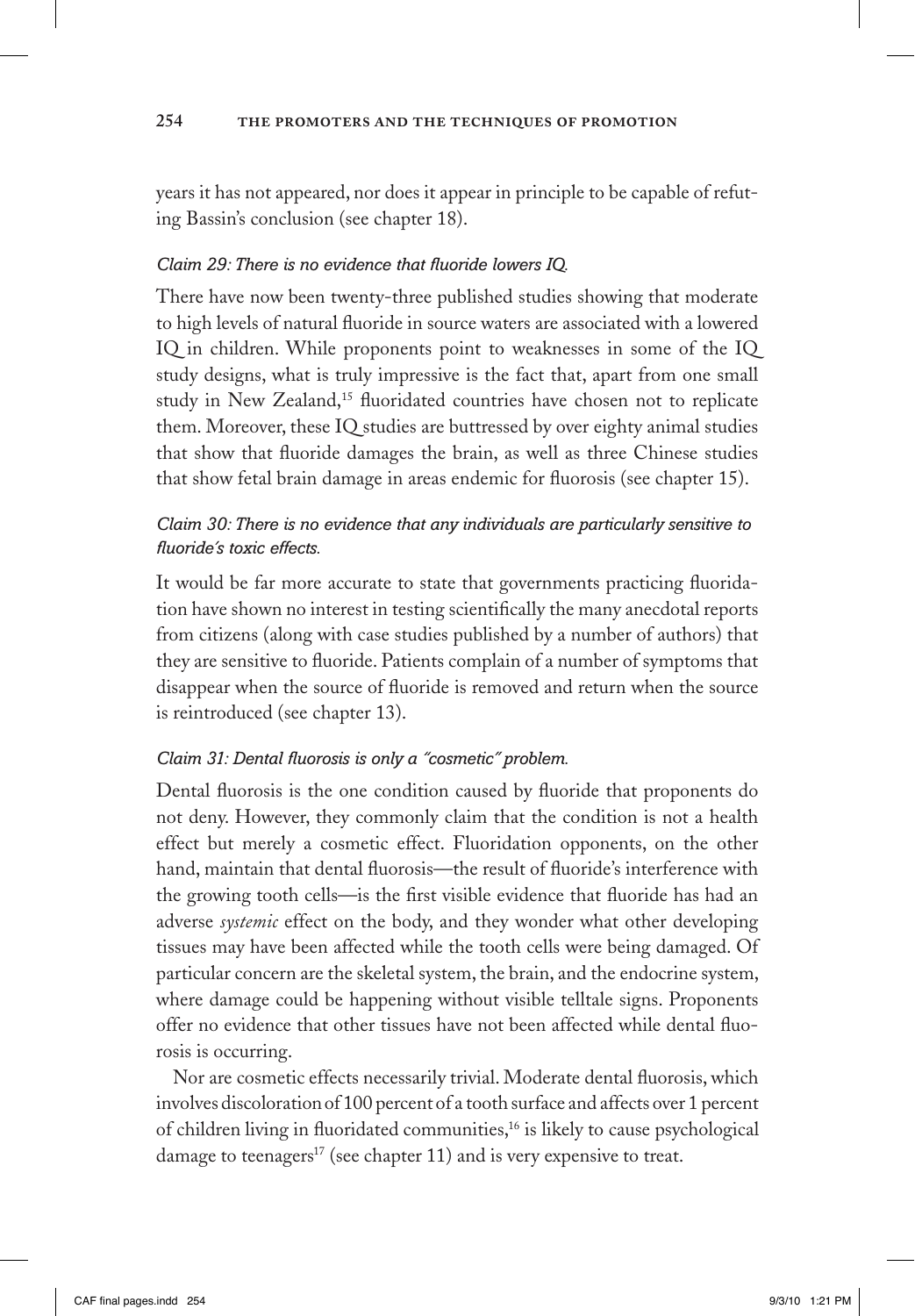Of some pertinence are the CDC's stated objectives of the fluoridation program: "Adjusted fluoridation is the conscious maintenance of the optimal fluoride concentration in the water supply for reducing dental caries and *minimizing the risk of dental fluorosis*"[emphasis added].18 Regardless of whether the CDC's first objective has been met,with 32 percent of American children now affected by dental fluorosis,<sup>19</sup> the second objective has clearly not been.

# *Claim 32: Most cases of dental fluorosis are so mild that only a trained professional can recognize the problem.*

This may be true of some cases of the *very mild* condition of fluorosis, which impacts over 22 percent of children in fluoridated areas, but is certainly not true of the *mild* condition,which involves up to 50 percent of the tooth surface and affects 5.8 percent of children in fluoridated areas, or the *moderate* condition,which involves 100 percent of the tooth surface and affects over 1 percent of children in fluoridated areas<sup>20</sup> (see chapter 11).

# *Claim 33: Some cases of dental fluorosis actually improve the appearance of the teeth.*

This claim dates back to a famously cynical comment made in 1951 by Dr. Frank Bull, the state dental director for Wisconsin. His remarks are quoted in full in chapter 11, under "Promoters' Spin."

# *Claim 34: Skeletal fluorosis is very rare in fluoridated countries.*

It is difficult for promoters of fluoridation to deny that high natural levels of fluoride have caused severe bone damage in millions of people in India, China, and several other countries. However, proponents insist that skeletal fluorosis is a rare occurrence in countries with artificial fluoridation like the United States.What they really mean by this is that the crippling phase (stage III) of this condition is rare in the United States; they fail to recognize that the earlier phases (stage I and stage II) are associated with pains in the joints and bones, symptoms identical to the early symptoms of arthritis, a condition that affects many millions of adults in the United States (see chapter 17). The 2006 NRC review recommends that stage II skeletal fluorosis be considered an adverse effect:"The committee judges that stage II is also an adverse health effect, as it is associated with chronic joint pain, arthritic symptoms, slight calcification of ligaments, and osteosclerosis of cancellous bones."21 No fluoridating country has undertaken a study to see if there is a relationship between fluoridation and arthritis (see chapter 17).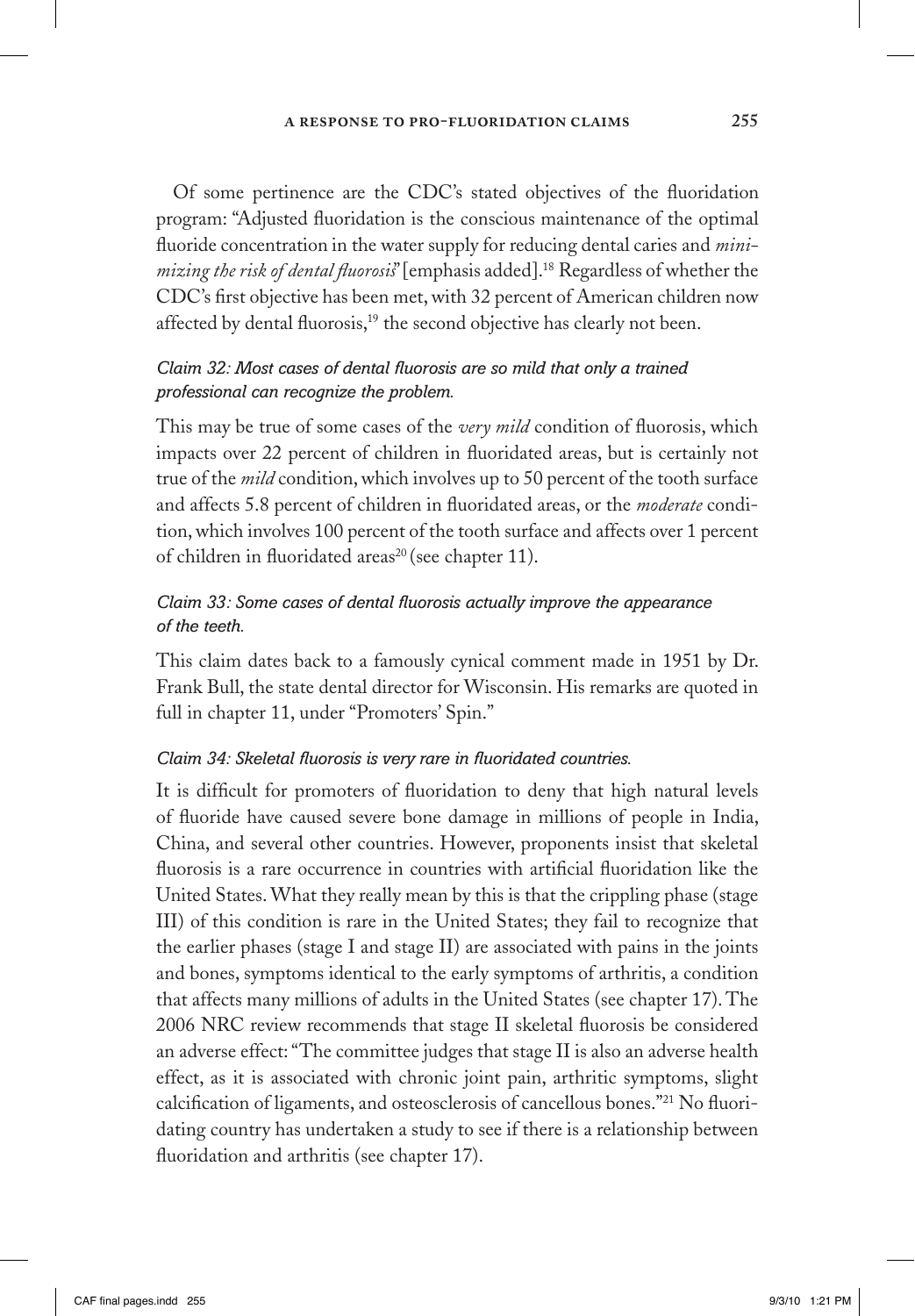#### *Claim 35: Opponents use "scare tactics."*

In reality, the potential that fluoride might be causing a number of harms (including osteosarcoma in young men; arthritis and hip fractures in the elderly; lowered IQ in children; and lowered thyroid function) in some of the 400 million people who are drinking fluoridated water daily is indeed worrying (see chapters 10–19). The risks for one individual may be small, but if millions of people drink fluoridated water, a small risk multiplies up to a lot of cases. If we suppose a risk of some harm to 1 in 1,000, that would mean 400,000 cases worldwide or 10,000 in a large city.

#### *Claim 36: Opponents are "poison mongers."*

This bizarre claim originates from a piece of work authored by Dr. Stephen Barrett, a retired psychiatrist from Allentown, Pennsylvania, who started an organization called Quackbusters.22 Another article (coauthored by Barrett) that makes the same silly charge is titled "Fluoridation: Don't Let the Poisonmongers Scare You."23

The notion that people opposed to putting a known toxic substance into the drinking water supply are "poison mongers" is *Alice in Wonderland* nonsense. Fluoridation opponents are not selling a poison; in fact, they are not selling anything. It is the proponents, or their friends in the phosphate fertilizer industry, who are doing just that. This is a classic ploy of propagandists: Accuse your opponent of doing exactly what you are doing, or simply take your opponents' arguments and turn them upside down.

#### *Claim 37: Opponents are "conspiracy theorists."*

This was true of one faction of the anti-fluoridation movement in the 1950s, whose members believed that fluoridation was a "communist plot," as parodied in Stanley Kubrick's famous movie *Dr. Strangelove*. However, even in those early days many reputable scientists were opposed to fluoridation on scientific grounds and many more on the very rational grounds that it is unethical to deliver medicine through the public water supply, because it removes the individual's right to informed consent to medical treatment. Today, there are still conspiracy theorists around, as there are in almost any field, but most opponents are increasingly well informed.

# *Claim 38: Opponents are members of a fringe element who propagate discredited myths.*

It is true that a *few* people who oppose fluoridation do so based on claims that